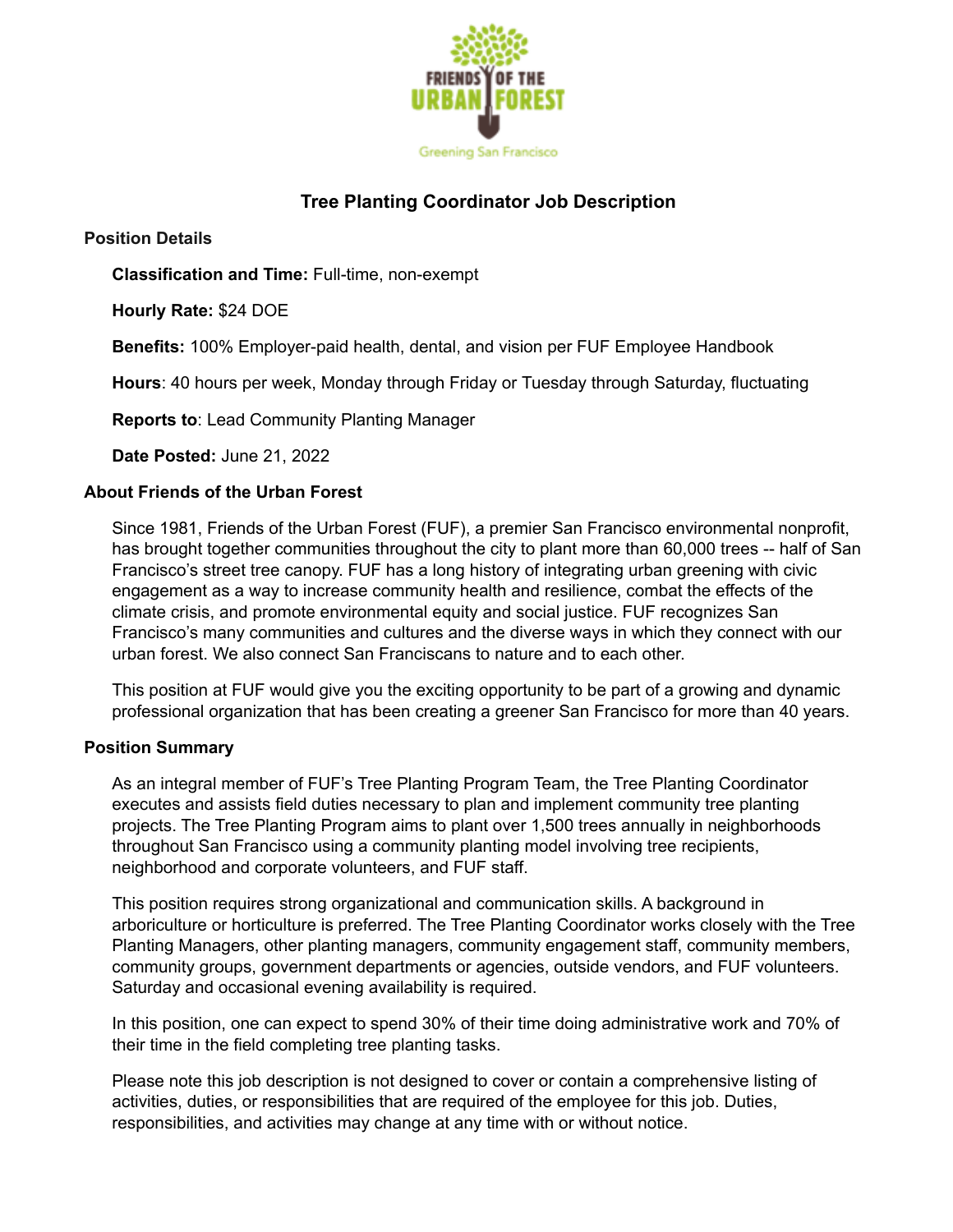### **Tree Planting Duties and Responsibilities**

- Survey neighborhoods to create and maintain detailed records in the Salesforce database regarding survey sites visited, and report information to Tree Planting Managers.
- Assist planting managers in determining tree planting site suitability, above and underground utility locations, and tree species for potential planting locations.
- Notify Underground Service Alert and approve tree locations and mark sidewalks for cutting as needed, observing USA markings and all city guidelines.
- Inspect and select healthy nursery stock as needed by the Tree Planting Team.
- Update and maintain the FUF database with each planting site and tree planted.
- Respond to correspondence related to general tree planting, and support planting managers in remediating unresolved tasks.
- Lead work days, ensuring a safe work environment; educate and support FUF Planting Leaders, volunteers, interns, and Workforce Development Staff as needed for planting events; and provide feedback on planting and leadership skills.
- Assist Lead Planting Manager in coordinating post-planting surveys including importing, exporting, organizing, and reviewing survey data as it is generated and tracked.
- Conduct post-planting surveys on all trees planted, and perform necessary tree care including re-tying, re-staking, and sometimes replanting.
- Maintain and track materials and trees in inventory and provide accurate records as needed.
- Maintain the tree yard including regularly inspecting & repairing irrigation, weeding, sheet mulching, and waste removal as needed.
- Assist planting managers in planning and implementing volunteer tree planting events.
- Support tree delivery and inventory operations.
- Plant trees and install protective hardware surrounding newly established trees.
- Support data recording and database management of trees planted.
- Mulch, compost, and/or water trees during planting with our Replacement and Community Planting programs.
- Participate in and moderate regular seminars and field workshops organized through FUF to learn more about tree care and planting.
- Maintain tools, tool inventory, tool shed, and FUF vehicles in clean working order.

# **Other Duties**

# **Vehicle Fleet and Equipment Inspection**

- Conduct regular vehicle inspections and equipment maintenance.
- Report vehicle issues to Lead Planting Manager and/or Urban Forestry Program Manager to schedule repairs.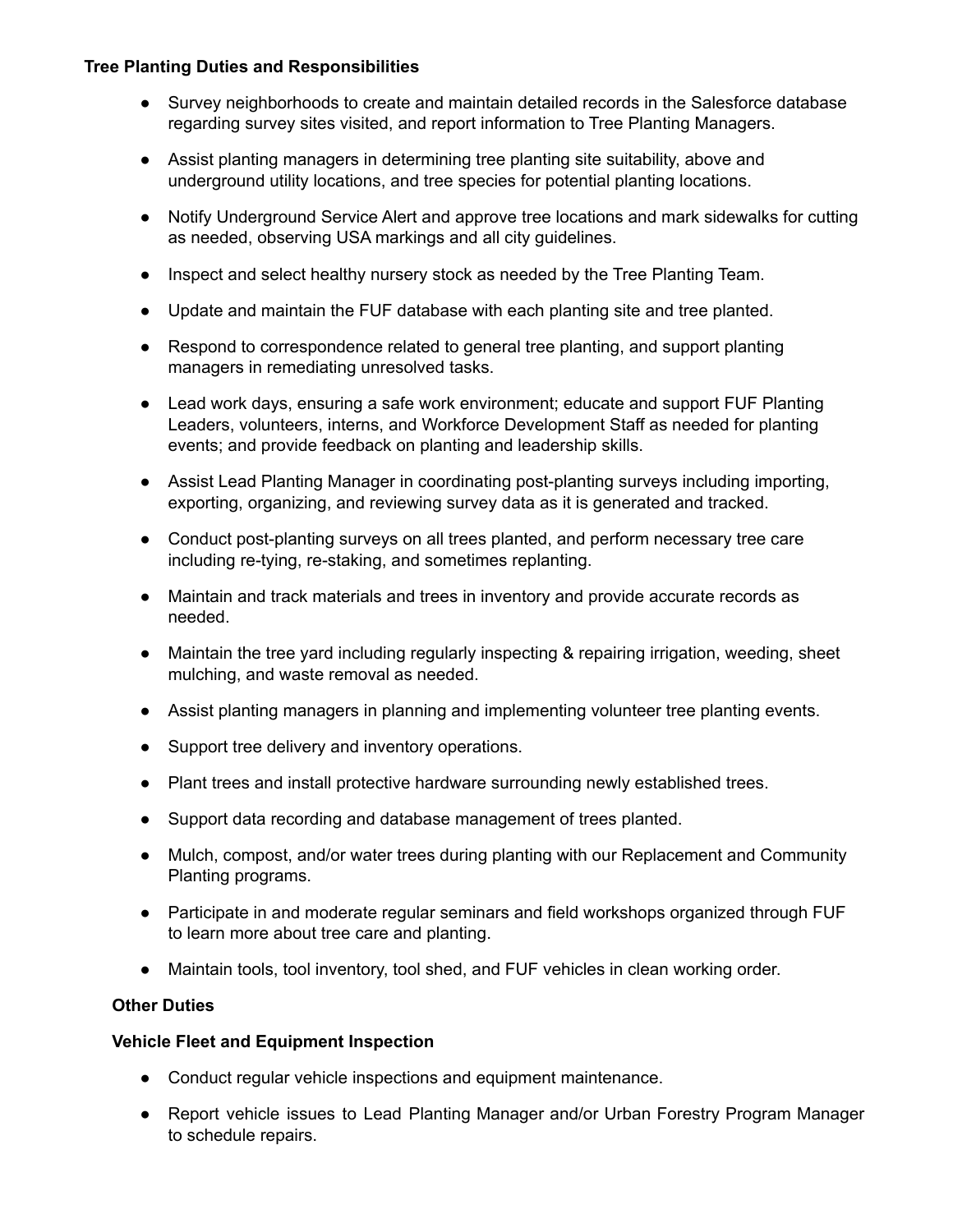● Regularly check tools and equipment; remove dangerous and/or damaged equipment from circulation; and report information to relevant program managers for repair or replacement.

### **Provide general support and assistance for all FUF programs and staff, including:**

- Participate in the office culture of environmental stewardship through cultural activities including but not limited to: limiting waste, properly disposing of waste in sorted bins, and picking up trash in the field and at FUF headquarters.
- Support for the Green Crew and Internship Programs as it relates to Tree Planting work days.
- Drive FUF vehicles respectfully and safely to job sites throughout San Francisco.
- Work with other staff on special projects and day-to-day operations.
- Assist in the planning of, attend, and participate in FUF special events.

#### **Requirements**

- Experience with customer service or conflict resolution with members of the public.
- Preferred experience in the field of arboriculture or horticulture.
- Preferred experience with landscaping or irrigation systems.
- Maintain a valid CA driver's license with a clean driving record.
- Ability to speak Spanish, Mandarin, or Cantonese is a plus.
- Provide a Department of Justice record check and fingerprinting per California Penal Code section 11105.3 to be able to work with minors in the Green Teens Program.

#### **Other Eligibility Requirements**

Friends of the Urban Forest has a policy that requires employees to be fully vaccinated against COVID-19. New hires will be asked to provide proof of vaccination on the first day of employment. Friends of the Urban Forest will consider all requests for reasonable accommodations based on applicants who have a (1) medical contraindication to the specific types of COVID-19 vaccines available, or (2) sincerely held religious belief or practice contrary to immunization.

#### **Work Environment**

While performing the duties of this job, the employee is regularly exposed to outdoor weather and working conditions. The noise level in the work environment is usually moderate. Office workspace and cubicle assignments change from time to time, and employees should not have any expectation that any assignment is permanent.

#### **Physical Demands**

The physical demands described here are representative of those that must be met by an employee to successfully perform the essential functions of this job.

While performing the duties of this job, the employee is regularly required to talk and hear. This position is very active and requires standing, walking, bending, kneeling, stooping, crouching, crawling, and climbing all day. The employee must frequently lift and move items over 40 pounds; load tools and planting materials, including trees, into and out of vehicles; and ascend/descend a ladder while performing tree care.